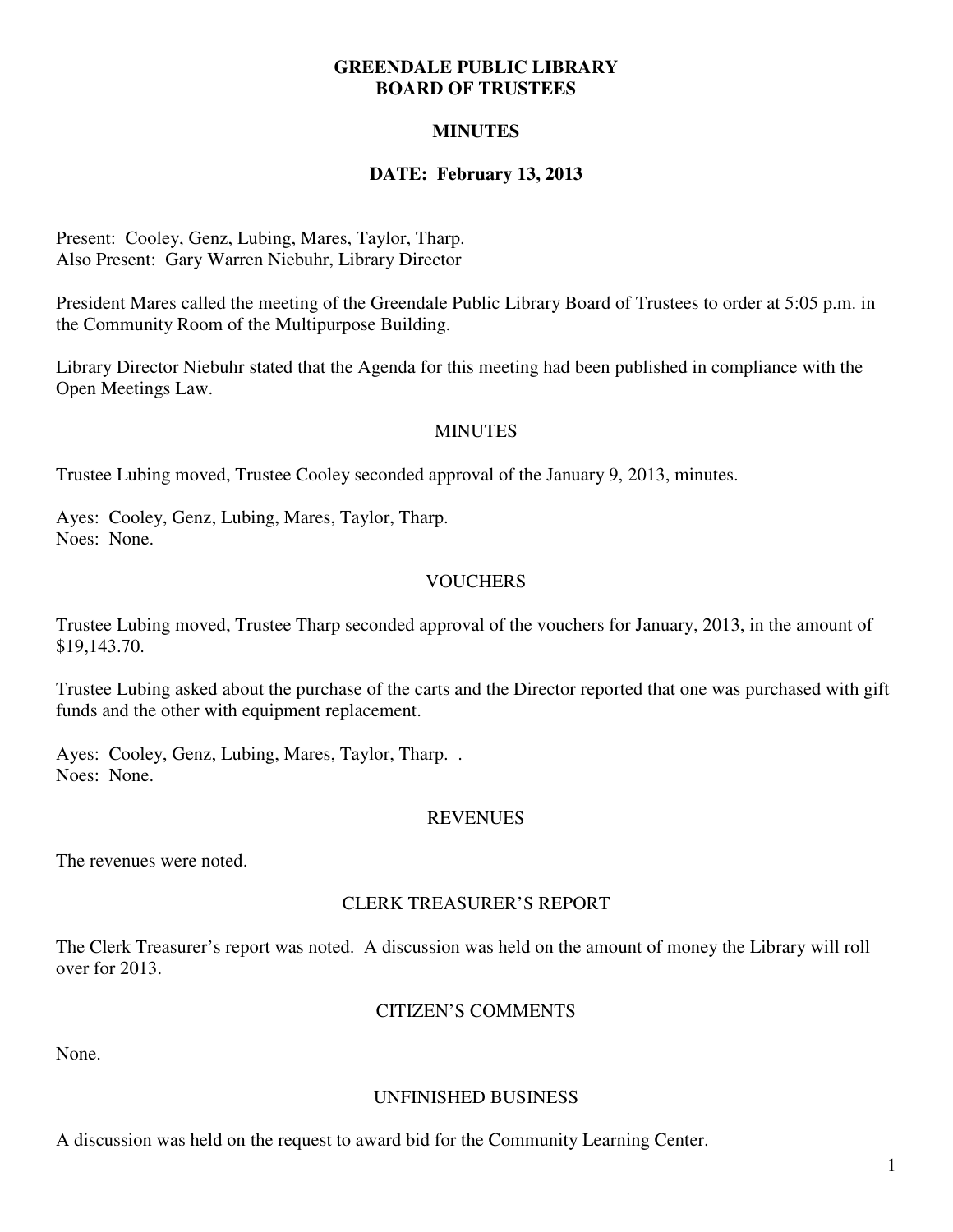Trustee Lubing moved, Trustee Cooley seconded, a motion to approve the bid proposal from JH Hassinger, Inc., for the Library/Community Learning Center Remodeling Project in the amount of \$97,000 as recommended by Village staff.

Ayes: Cooley, Genz, Lubing, Mares, Taylor, Tharp. . Noes: None.

President Mares would like to appoint the two representatives to the Community Learning Center Advisory Committee at the March meeting. A discussion was held and it was agreed that Trustee Lenz and Trustee Tharp would not be one of the two Library Board representatives but could be appointed by the one of the other two appointing bodies of the CLC Advisory Committee. President Mares requested that any Trustee interested in serving on the Committee contact her in the next two weeks.

The discussion on a new Continuing Education policy has been postponed to the March meeting.

#### NEW BUSINESS

There was no new business before the Board.

#### **CORRESPONDENCE**

None.

## PRESIDENT'S REPORT

None.

# DIRECTOR'S REPORT

As presented.

## GREENDALE PUBLIC LIBRARY FOUNDATION, INC., MONTHLY REPORT

Trustee Cooley reported that the Foundation earned \$1,000 at the Pancake Breakfast and \$1,489.15 at the Left My Heart on Broad Street book sale.

#### CALENDAR

Nothing to report.

## DISCUSSION

None.

## **ADJOURNMENT**

The meeting adjourned at 6:02 p. m.

Respectfully submitted, Gary Warren Niebuhr